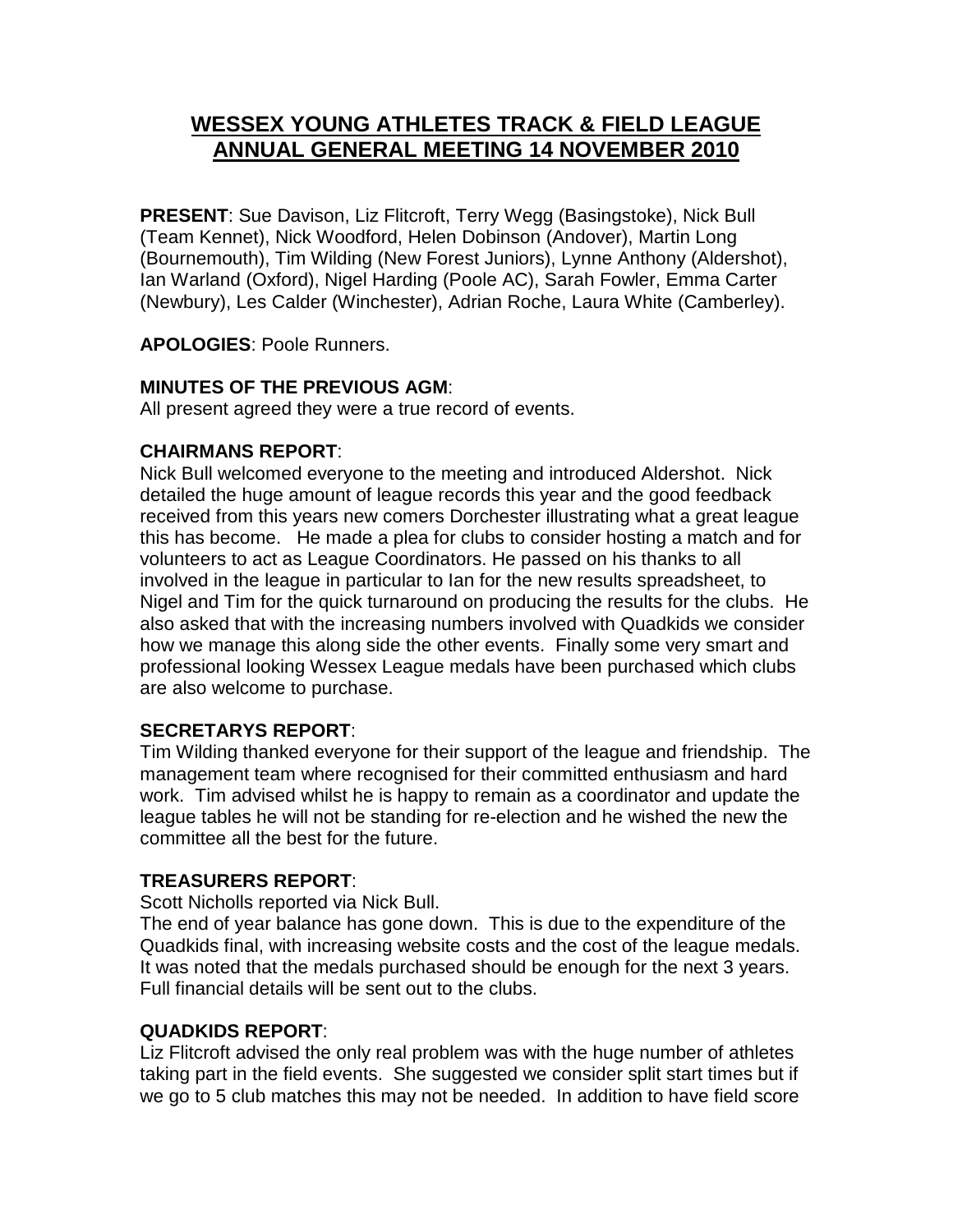cards where there is no room for names just numbers to speed up the event start time and the calling up of athletes. Congratulations were passed on to Slough Juniors who won both the League and Cup Final.

# **ELECTION OF OFFICERS**:

The following were duly elected; Chairman – Nick Bull Vice Chair – Ian Warland Secretary – Vacant Treasurer – Scott Nicholls Quadkids Coordinator – Liz Flitcroft Records & Athletes Weekly Coordinator – Nigel Harding League Coordinators – Nick Bull, Ian Warland, Tim Wilding, Laura White, Mark Pauley, Liz Flitcroft, Terry Wegg.

#### **PLEASE NOTE: further League Coordinators are required so further volunteers need to be sought and made known to Nick Bull.**

#### **LEAGUE COMPOSITION**:

No resignations have been received and Aldershot wishes to join subject to final Club Committee approval.

The proposal to divide the league into 2 divisions had been discussed in full prior to the AGM and the idea was rejected.

To accommodate clubs with fixture clashes the league will where necessary continue to issue fixtures over 2 weekends.

A vote was taken to have 5 teams at each match therefore requiring 4 matches, this was agreed by majority.

The potential problems of this change on the field were discussed and the following agreed:

On the field the top 4 will take 2 further attempts provided they have reached a Grade 4 level, Ian will produce field cards as part of the Wessex League printable pack with all the details to ensure the information needed is at hand. Laura when reviewing the timetable will look at the combined age groups to ensure the numbers of athletes fits the time allowed.

# **LEAGUE DATES**:

Discussed and provisionally approved subject to Nick Bull checking with absent clubs. Final details to be published ASAP.

# **TIMETABLE AND AGE GROUPS**:

Quadkids – it was agreed that this year each club can take a maximum of 10 girls and 10 boys. There will be a separate league for the boys and the girls this will help clubs be competitive when they predominately only have one gender – a team will need 4 to score. Ian will ensure a new spreadsheet is produced.